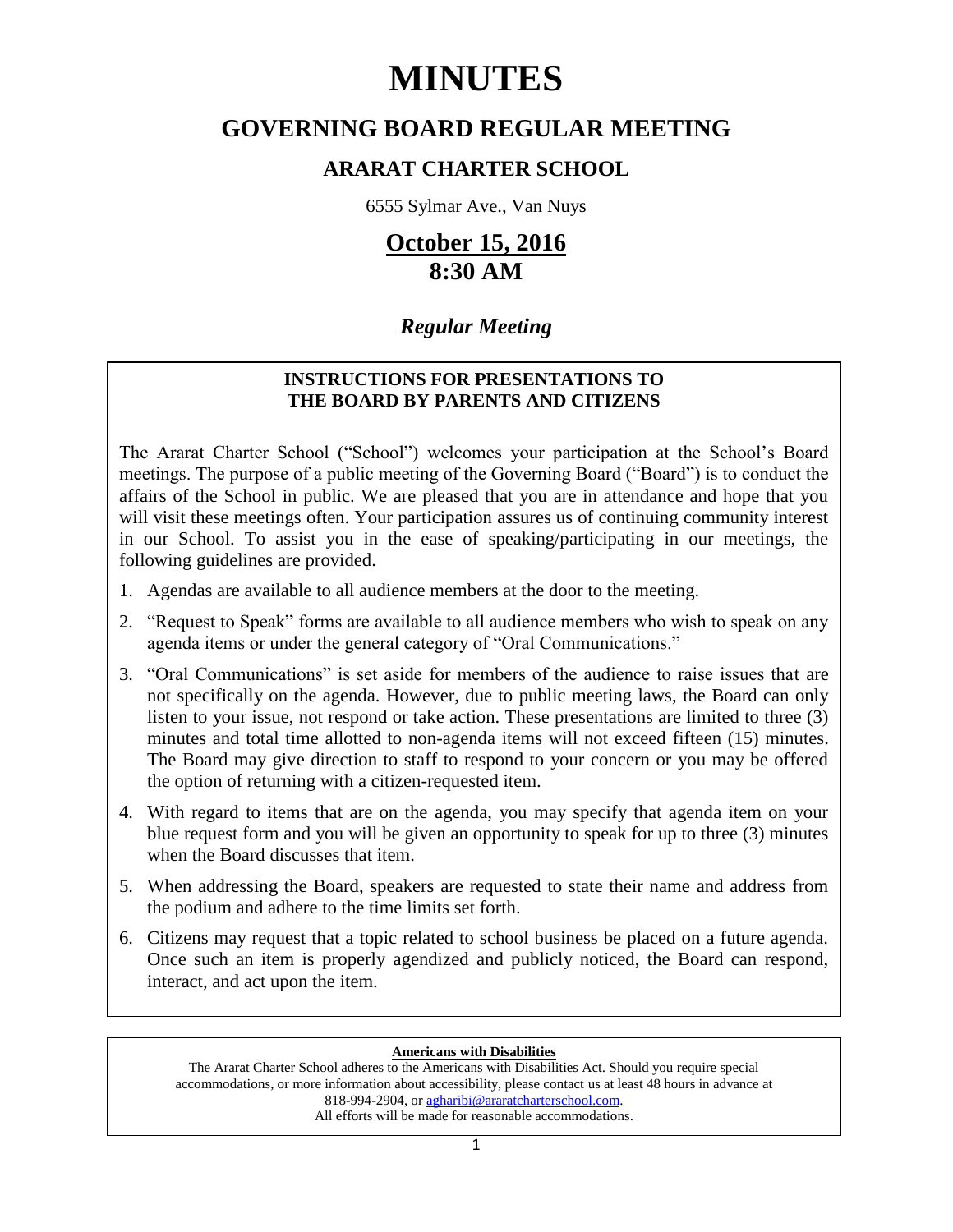#### **A. OPEN SESSION/CALL TO ORDER:**

Meeting was called to order by Board Chairperson, Dr. Berjouhi Koukeyan at 8:30 am.

#### **B. ROLL CALL**



# **C. APPROVAL OF MINUTES OF BOARD MEETING OF SEPTEMBER 17, 2016**

Moved by: Prof. Mahseredjian Seconded by: Mr. Henderson Vote: Approved Unanimously

### **II. COMMUNICATIONS**

#### **A. ORAL COMMUNICATIONS:**

*Non-agenda items: no individual presentation shall be for more than three (3) minutes and the total time for this purpose shall not exceed fifteen (15) minutes. Ordinarily, Board members will not respond to presentations and no action can be taken. However, the Board may give direction to staff following a presentation.*

Mrs. Alvita Sarkissyan, parent of HT, Grade 5 and MT, Grade 1, and Mrs. Mery Ter-Arutyunyan parent of MK, Grade 4 and HK, grade K, expressed their concern about non classroom based certificated employees being utilized as a substitute when teachers out.

Dr, Koukeyan thanked the parents and stated that it is a known concern. Board asked the Principal to prepare a report to indicate the frequency of this matter.

Parents asked questions about the availability and ratio of the Instructional Aides per students. Dr. Koukeyan explained that Ararat Charter School does not provide paraprofessionals in the classroom unless specified by IEP or due to special circumstances.

#### **B. FOR INFORMATION: CHAIRPERSON'S REPORT**. (Attachment)

**1. Update Regarding the Leasing/Purchasing and Financing of a Facility:** Dr. Koukeyan stated that when we entered into an agreement with RED Hook to seek our own facility, we went with the model that Red Hook will purchase/build the facility and the school will lease it from them. Red Hook identified a site for a possible location for the school at 18050 Vanowen St., in Reseda, in a nice residential area. It had to be completely torn down to build a new facility. Red Hook placed a bid on the property but it did not go through.

Now, Red Hook has identified another alternative under the Charter School Ground Lease/Partnership Opportunity with the Mid-Valley Family YMCA. The Mid Valley YMCA will be entertaining discussion with charter school operators for the potential ground leasing of a portion of its existing parking lot at 6901 Lennox Avenue in Van Nuys for the development of a charter school facility. It entails long term ground lease opportunity for charter schools. Interested parties were asked to submit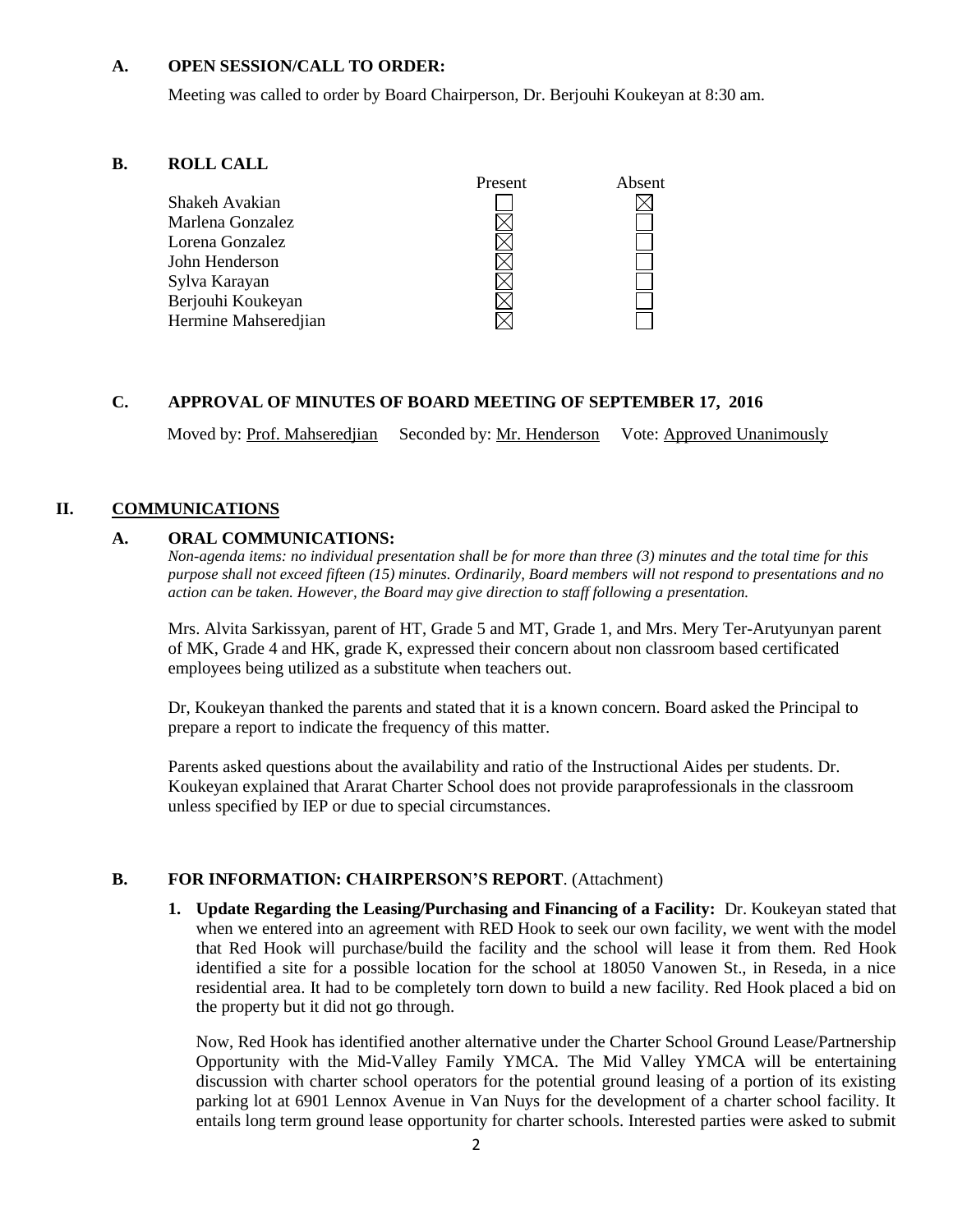a letter of interest due July 15, 2016. Ararat Charter School submitted the letter of interest to be placed in the pool of selected Charter School Operators for consideration. Under this modal, the school will enter into a ground lease agreement at a cost of \$18,000 a month, without structure. Red Hook will help in getting the money to finance the school building, to include the lease of the land and the cost of the building. Red Hook will also present plans around cost and design. On Thursday, August 18, Dr. Berjouhi Koukeyan, the board chairperson and Eduardo Villela, the Principal, met with the YMCA board and presented them with the highlights of the school. A Representative from Red Hook were also there and discussed the financing of the facility. As of now, the school has not received feedback from the YMCA.

In addition, RedHook has sent information about a new available property located at 18600-18612 Lanark St., Reseda. The Board asked Principal Villela to visit the site and report back at the next meeting.

- **2. Diversity Plan Update:** The Chairperson of the board, reviewed the demographic information to include the following: Student population, staffing (certificated and classified) and Governing Board makeup. The data also addressed the annual goals in each of these categories based on the Diversity Plan and evaluate the extent that the school is meeting the goals for 2016-17. The report also included a description of the student recruitment efforts. This report will be approved by the board and submitted to LAUSD subsequent to the October ACS board meeting. (see attached)
	- **The goals based on the Diversity Plan for 2016-17 are as follows**: student demographics, 82% White and 18% PHBAO; Certificated staff, 74.95% White and 25.05% PHBAO; and Governing Board, White 82% and PHBAO 18%.
	- **The actual data for 2016-17 is as follows**: Student demographic, 89.1% White and 10.9% PHBAO; certificated staff: 76.5% White and 23.6% PHBAO; and Governing Board is 71.5% white and 28.5% PHBAO.
	- **Goals met:** Governing Board
	- **EXECUTE:** Student demographics and certificated staff
- **3. Update on Labor code 226.2-** The Board considered the recent requirement as it relates to non-exempted employees working after they have checked out of work. Some of this may include receiving and answering phone calls, reading and responding to emails, etc. ACS contacted several districts to seek advice but the districts contacted did not have said board policy. ACS also sought the advice of legal counsel from the Law Offices of Young, Minney & Corr., LLP. Based on that advice, the board will consider the first reading of a board policy to address said issue. It is important to note that non-exempt employees do get paid overtime. This law goes beyond that as it relates to work done after the employee has checked out of work. The courts have ruled that an employer does not need to compensate its employees for any time worked which is *de minimis, such as , periods of time worked beyond the scheduled working hours which are so insubstantial or insignificant the they cannot as a practical administrative matter be precisely recorded for payroll purposes.*

#### **C. FOR INFORMATION: PRINCIPAL'S REPORT.** (Attachment)

*This is a presentation of information that has occurred since the previous Board meeting. (Per attached report)*

#### **1. Update on Calendar of Events**

• October 10 thru 14, Scholastic Book Fair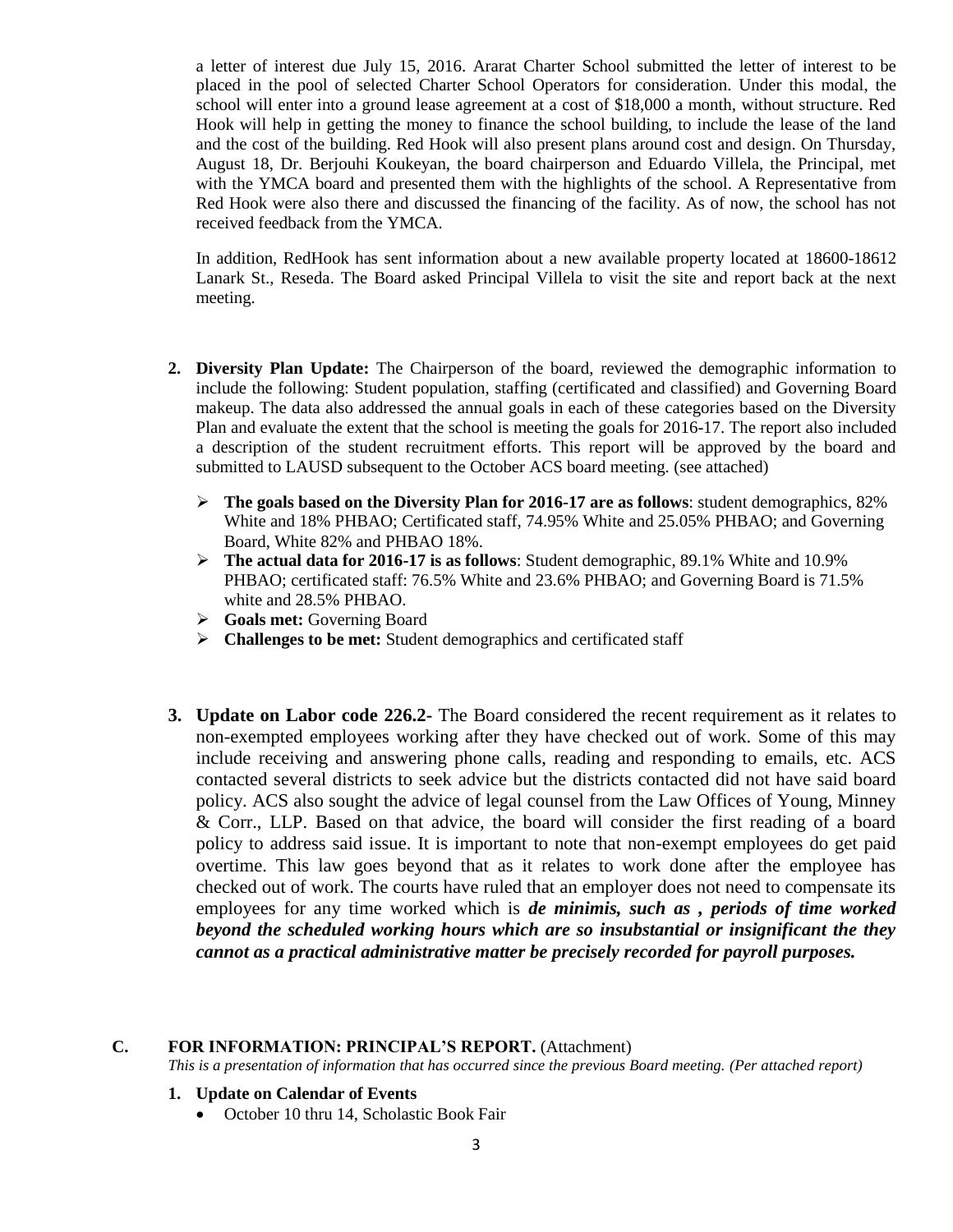- October 11, 2016, Fall Picture Day
- October 24 thru 28 Red Ribbon Week
- October 26, 2016 Award Assembly
- October 31, 2016, Harvest Festival

### **2. Update on Enrollment**

|              |                | Grade Sections No. of Students |  |
|--------------|----------------|--------------------------------|--|
| К            | $\mathcal{P}$  | 47                             |  |
| 1            | $\mathcal{P}$  | 53                             |  |
| 2            | $\overline{2}$ | 53                             |  |
| 3            | $\mathcal{P}$  | 55                             |  |
| 4            | $\mathcal{P}$  | 53                             |  |
| 5            | 3              | 73                             |  |
| <b>TOTAL</b> |                | 334                            |  |

#### **3. Update on School Staff Openings**

- $\bullet$  $3<sup>rd</sup>$  grade position filled effective  $10/3/16$
- Kindergarten position filled effective 10/10/16
- **Attendance**
	- Campus 1: 67 students
	- Campus 2: 74 students
- **4. Update on Facilities Incentive Grant:** The State Charter School Facilities Incentive Grants Program is a federal grant program designed to assist California charter schools in meeting their facility needs. It provides 3-year grants to high performing charter schools to offset on-going facility costs. The 2015-16 fiscal year marks the third consecutive year the California School Finance Authority (CSFA) has been awarded grant funds to assist charter schools.

Based on the executed FUA that you submitted, the grant award has been amended to reflect 75% of the 2016-17 annual FUA costs. Attached is the amended grant agreement which reflects the award reduction from \$151,374.33 to \$136,869.

# **5. Audits, Reviews, & Mandated Reporting-**

#### **CRDC REPORT: Due November 30, 2016**

Since 1968, the U.S. Department of Education has conducted the Civil Rights Data Collection (CRDC) to collect data on key education and civil rights issues in our nation's public schools. The CRDC collects a variety of information including, student enrollment and educational programs and services, most of which is disaggregated by race/ethnicity, sex, limited English proficiency and disability. The CRDC is a longstanding and important aspect of the ED Office for Civil Rights (OCR) overall strategy for administering and enforcing the civil rights statutes for which it is responsible.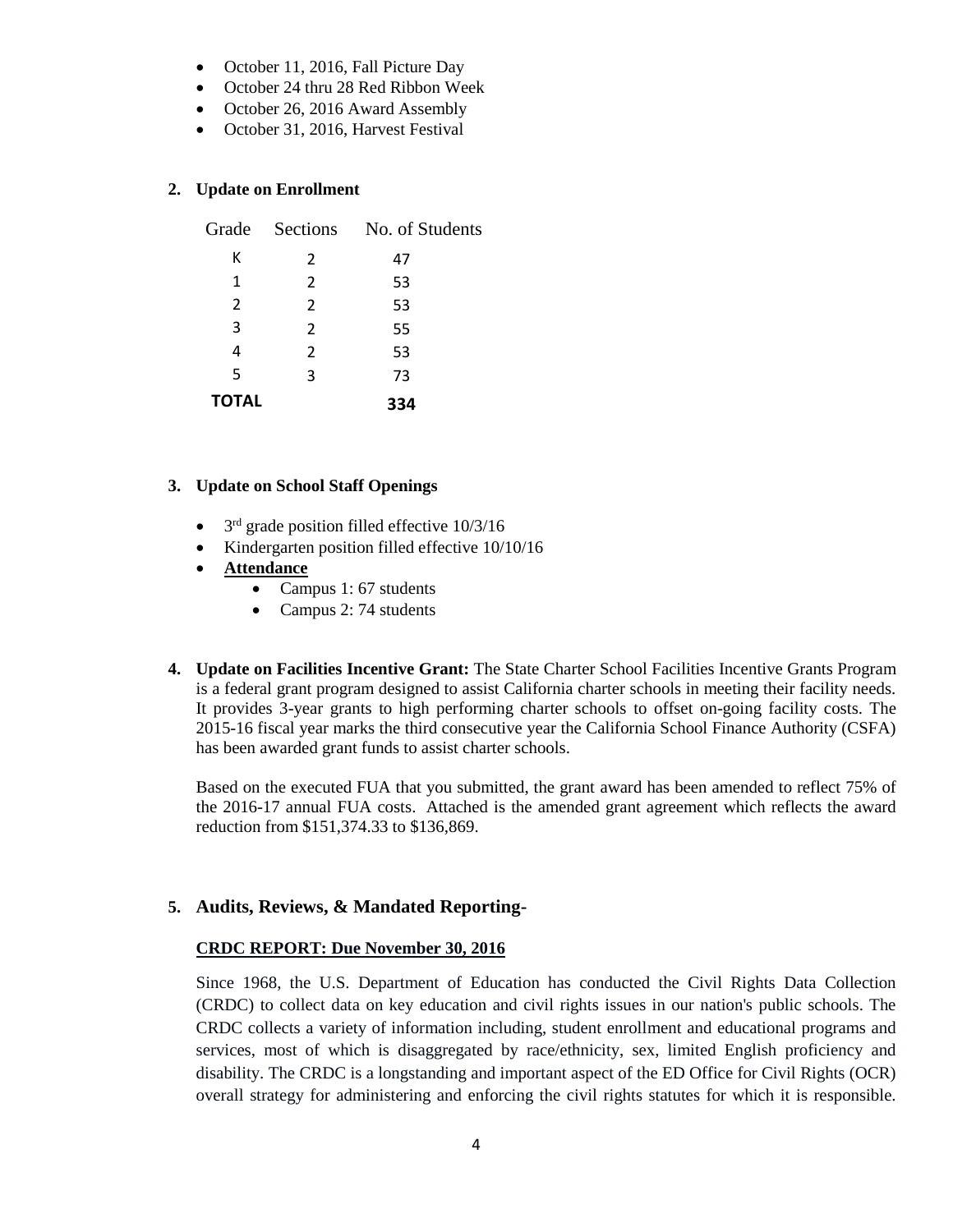Information collected by the CRDC is also used by other ED offices as well as policymakers and researchers outside of ED.

#### **CBEDS: Due October 31, 2016**

The California Basic Educational Data System (CBEDS) is an annual data collection administered in October. CBEDS data are reported through an Online Reporting Application called CBEDS-ORA. The purpose of CBEDS is to collect data about schools and districts, as well as some aggregate data on students and staff. There are two separate forms used to collect these data. The County/District Information Form (CDIF) is used to collect data specific to districts and county offices on the number of classified staff and estimated number of teacher hires. The School Information Form (SIF) is used to collect data specific to schools on the number of classified staff, kindergarten program type, educational calendars, parental exception waivers, truancy, and School Improvement Grant information. Student aggregate counts (i.e., graduates, dropouts, and various enrollment data) previously collected on the SIF and certificated staff, course and assignment data

#### **PROP 39: Due November 1, 2016**

- Collection of data from current students and waitlist students.
- Complete online application
- Submit binder with supporting documents

#### **D. FOR INFORMATION: FINANCIAL REPORT**

*This is an update from what has transpired since the last board meeting.*

**1. Budget to Date Update from Edtec:** Mr. Levi Kirkland gave a detailed report on the school's financial for the month of September. The report included the following items:

September Forecast Update Financial Summary Expenses Forecast Changes Cash Flow Forecast Balance Sheet Summary Exhibits Check Register – September Cash Flow Projections Budget vs. Actual Detail

### **III. CONSENT AGENDA ITEMS**

*All matters listed under the consent agenda are considered by the Board to be routine and will be approved/enacted by the Board in one motion in the form listed below. Unless specifically requested by a Board member for further discussion or removed from the agenda, there will be no discussion of these items prior to the Board votes on them. The Principal recommends approval of all consent agenda items.*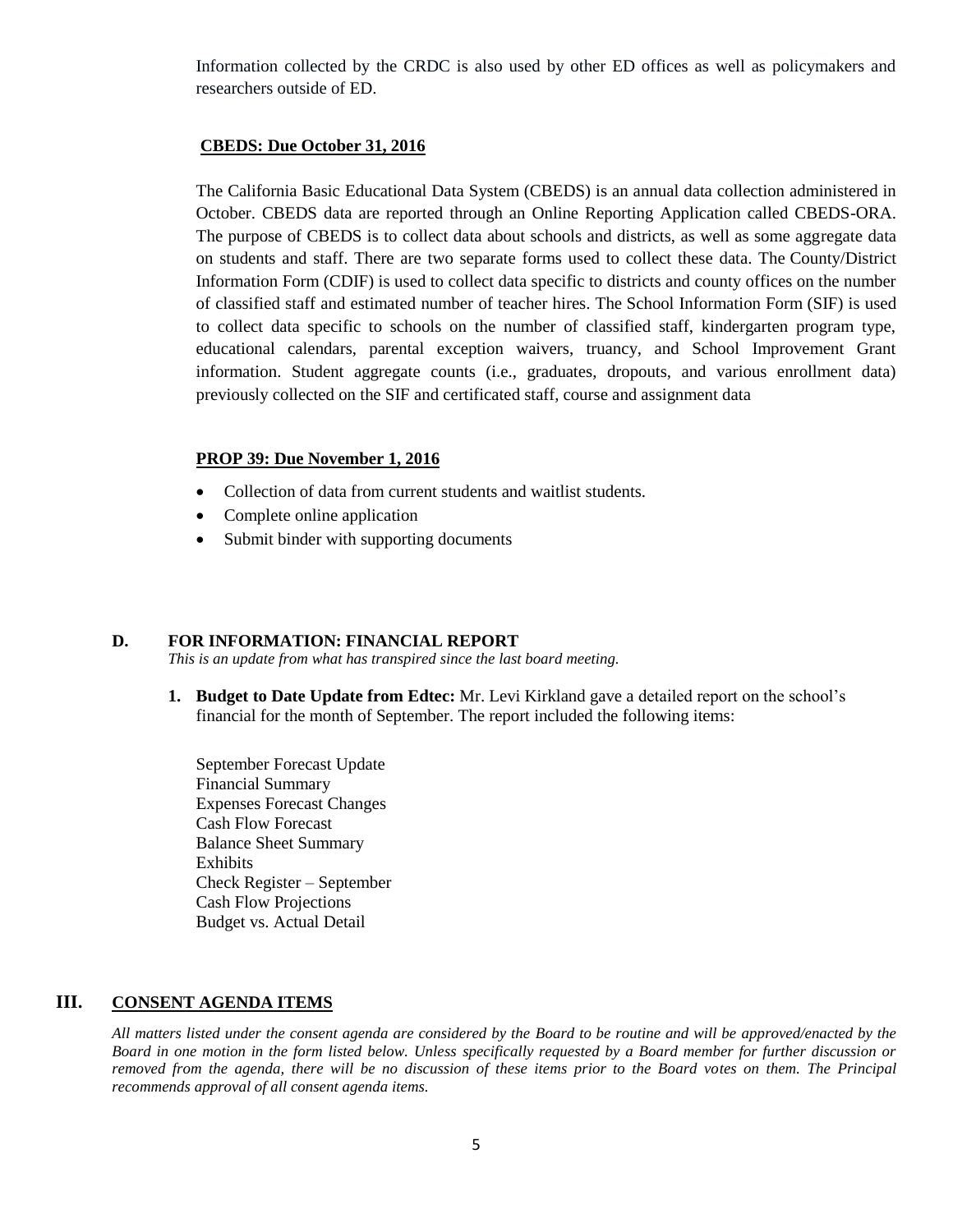#### **Recommend approval**

 Motion by: Mr. Henderson Seconded by: Mrs. L. Gonzalez Vote: Approved Unanimously

# **IV. ACTION ITEMS**

### **A. Approval is Requested for 5 th Grade Overnight Trip to Riley's Farm in the Amount of \$10,500.00**

**Recommend approval**: The Board will authorize the trip and additional funds needed beyond the fundraising organized by parents and students to augment the costs.

> Motion by: Mr. Henderson Seconded by: Prof. Mahseredjian Vote: Approved Unanimously

**B. Approval is Requested for Accommodation of Provision under the Fair Labor Standards Act as it Pertains to Compensation for Work Performed by Classified Employees by Text, e-mail, or Phone Outside of their Assigned Work Hours.**

#### **Recommend approval**

 Motion by: Dr. Karayan Seconded by: Mr. Henderson Vote: Approved Unanimously

**C. Approval is Requested for Preliminary Diversity Report to Address the Recommendations from 2015- 2016 LAUSD Annual Review**

**Recommend approval: Action item approved pending suggested revisions**

 Motion by: Mr. Henderson Seconded by: Dr. Karayan Vote: Approved Unanimously

# **D. INFORMATION ITEMS**/**POSSIBLE ACTION:**

- **A. Update for Special Education 2016-2017; RSP Teacher***:* Principal reported on the gradual progress made by the RSP teacher in regards to taking complete control over the caseload in collaboration with TES and CTA and their specialists.
- **B. Association Update:** No update